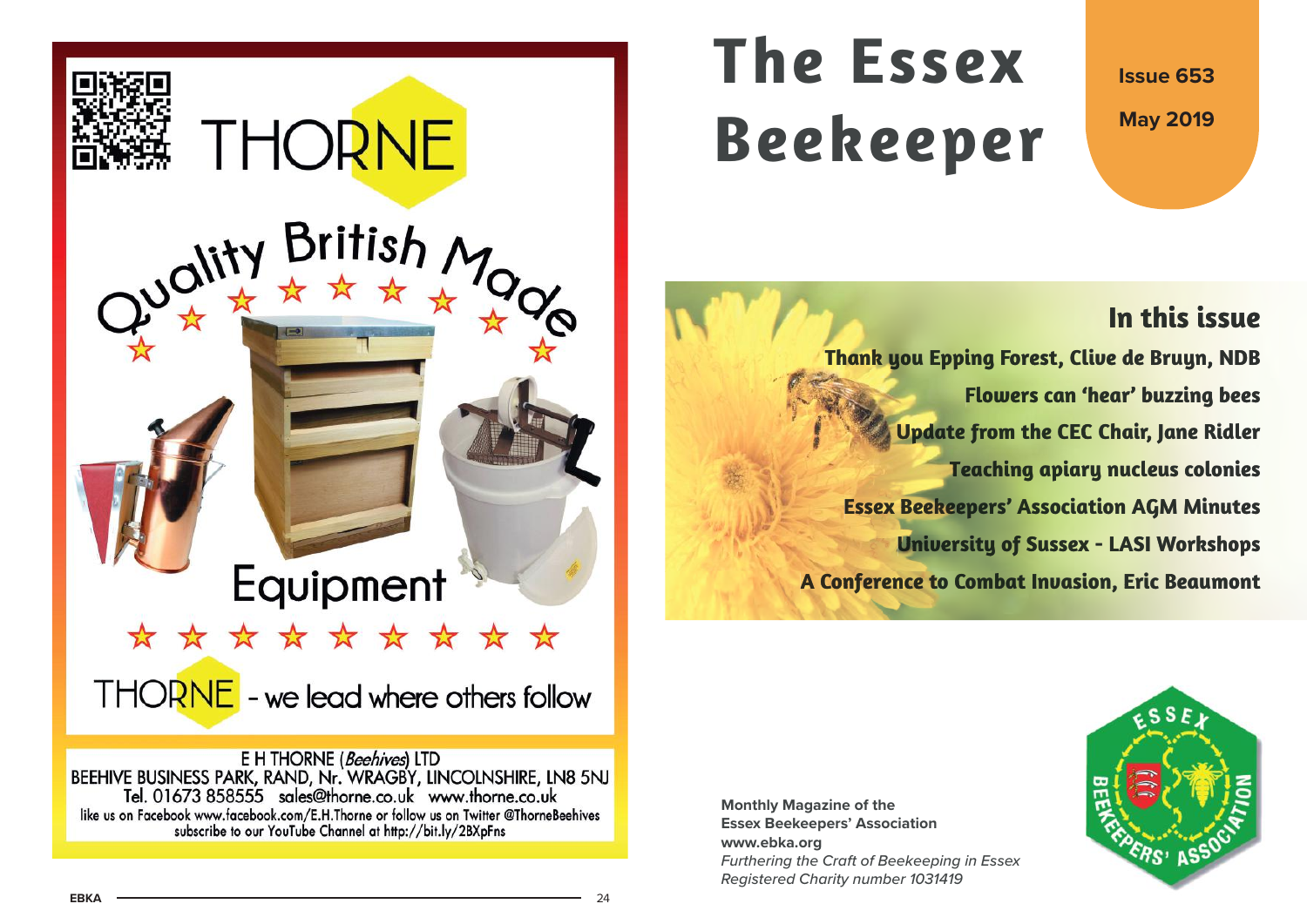# **Thank you Epping Forest**

By Clive de Bruyn, NDB

I was told by the Braintree secretary, Jan French, of a meeting<br>organised on Sunday 24th March by Epping Forest division of EBKA. The day was to be spent considering the Asian Hornet Invasion (How to do, what and when). In spite of a busy schedule I felt it was a meeting I could not miss.

The venue, Copped Hall was quite thought-provoking itself. I had often seen the building from the M25 but Sunday was my first visit. My appetite was aroused enough to want a follow up just to visit the house and grounds.

I was pleased that I made the time to attend as I found the material presented by the four speakers listed below most useful. Each had something worthwhile to say in the context of their experience and background.

| <b>Andrew Durham</b> | A Cambridge beekeeper with knowedge of<br>the history, life cycle and practical control<br>measures used.                      |
|----------------------|--------------------------------------------------------------------------------------------------------------------------------|
| <b>Bob Hogge</b>     | A Jersey beekeeper with direct experience<br>of the hornet.                                                                    |
| <b>Peter Davies</b>  | A RBI from S.W. England who explained the<br>current NBU strategy and experience as<br>well as what could happen in the future |
| <b>Stephen Auty</b>  | A commercial beefarmer from Wiltshire who<br>described the setting up of an Asian Hornet<br><b>Action Team</b>                 |

The capacity audience were given a general outline of the Asian hornet's lifestyle. The difference between it and our own European hornet were stressed. Something the media has not appreciated. Many supposed pictures of the Asian hornet are in fact wrong.

# Essex Beekeepers' Association presents a Bee Health & Disease Recognition Day

 $at$ 



# The Millennium Centre

The Chase, Dagenham Road, Romford, RM7 0SS Thursday 20th June 2019 10 am - 4pm Reception 9.30

Suitable for Beekeepers of all levels of **Experience** 

Come and meet your Eastern Regional Bee Inspector Keith Morgan and local Seasonal Bee Inspectors.

This relaxed & friendly day will include a mixture of presentations. Useful Tips & Hints with Discussions.

# Apiary Hygiene - Varroa - Live Comb Recognition

# **Asian Hornet**

Plus, a practical Session in the apiary observing how inspectors

manipulate and check for disease.

# **IMPORTANT**

# Bring CLEAN Protective Beekeeping Clothing and a packed lunch. Tea & Coffee will be provided.

Pre Booking of Places is Essential as a limited number available Contact: Jim McNeill on 01708 765898 answer phone, or jimandliz44@aol.co.uk

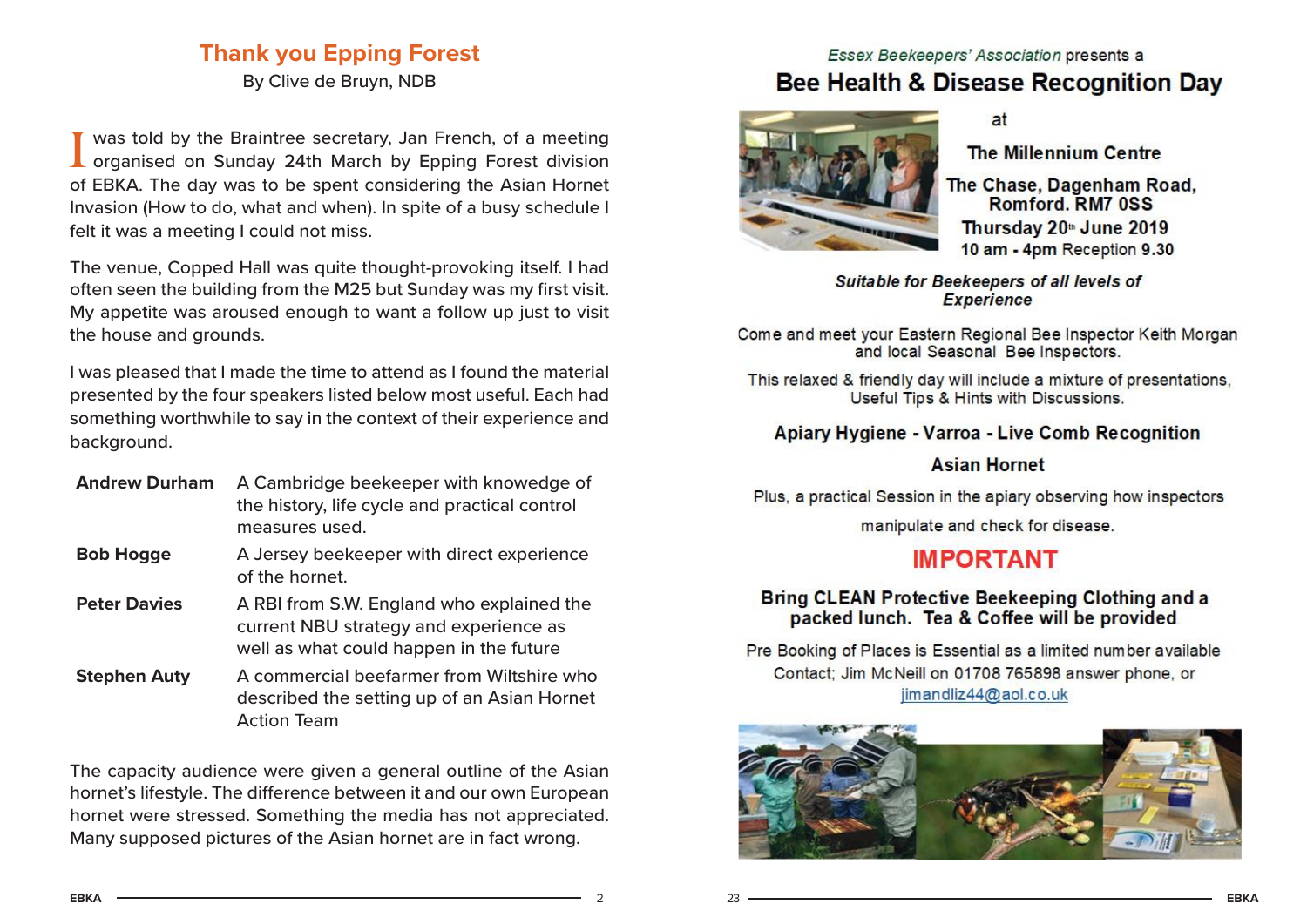What can the public do? First, learn to recognise the insect, which has distinctive yellow legs and one yellow abdominal band, but is darker and at 25mm smaller than our valuable European hornet, Vespa crabro. Secondly, add to mobile phones the Asian Hornet Watch app from nonnativespecies.org.uk which has identifying pictures of wasps, hornets and bees. Most importantly, we must adopt Corporal Jones' mantra and avoid invasion panic.  $\blacktriangle$ 



**Quality Beekeeper Clothing At Affordable Prices Full Suits, Smocks, Bee Vests & Veils** Full adult suit - £52 (with free postage) **From Somerset** Email: michaeljohnduckett@gmail.com

## **Briefl y**

The Asian hornet that has invaded Europe is Vespa velutina. There are up to 13 sub species of velutina. The one we have is V. velutina nigrithorax. It is smaller than the European hornet Vespa crabro although it has the same wing length (greater agility). Its body is smaller, more black than yellow, with distinctive yellow legs.

A much better description is available through the Asian Hornet Watch. Free encapsulated mini-posters were given out at the end of the talk. More information is available on the internet (www. nonnativespecies.org).

## **Spread**

From the first discovery in 2016 at Tetbury Gloucestershire there have been, so far, 13 confirmed sightings of the Asian hornets in England and 6 nests have been destroyed. Nine of these sightings



occurred last year; in Lancashire, Hull, Cornwall, Hampshire, Surrey and Kent (these are only the hornets that have been found).

From its original entry into France in 2004 Vespa velutina has since spread rapidly across Europe, facilitated by suitable climatic conditions and the ability of a single nest to disperse many mated queens over a large area. There is no reason to doubt that it can survive in England. How far north it will go depends on the weather. With climate change it may even move up into Scotland.

A single Asian hornet has been found in Scotland. It is assumed that it was a hitch hiker and not from a nest in Scotland.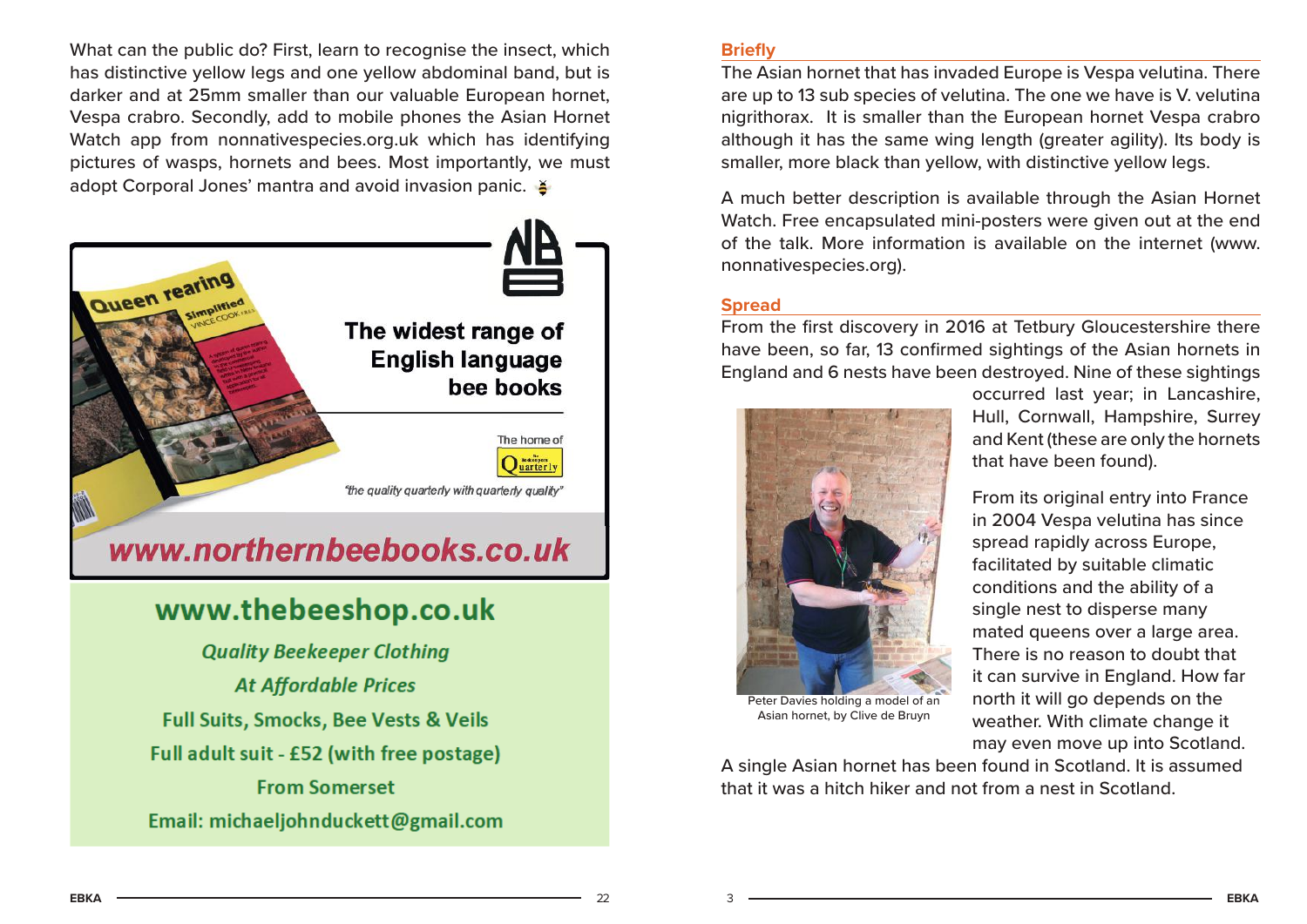# **Life cycle**

V. velutina colonies are initiated by a single fertilised foundress who builds a nest and rapidly lays eggs. The queen is alone and vunerable at this "queen colony stage". From spring to summer hundreds of thousands of hornets are produced. . At the end of the summer, each successful nest produces multiple queens, which are mated and hibernate over winter There are a multitude of hiding places for queens which gives rise to many possible incursions into new territories through unconsciously human traffic.

# **Control**

There was a lot of discussion from all the speakers about the various strategies that have been tried. Far more than I can describe in this short article. It remains to be seen which techniques work best. The pros and cons of various traps and baits were talked about. My opinion is that beekeepers in England should be experimenting with traps themselves. I am particularly keen not to victimize Vespa crabro.

## **Strategies**

Different approaches were necessary at different times of the year. Several strategies used in France were shown. I will be trying these to see what side effects they would have on the honeybees. In an apiary the following tactics were advocated:

- Grow the grass up in front of hives to disrupt hornets
- Group hives together (single hives more vulnerable)
- Maintain strong colonies
- From August on reduce entrances.
- Kill the hornets at the hive with a badminton racket (I have seen this in China)

It was even suggested that hens should be trained as guards to catch the hornets hovering at the hive entrance. The most alarming suggestion was that the nests should be found and shot down (this does not work as the hornets merely rebuild).

The Department for Environment, Food and Rural Affairs (DEFRA) is currently trying to prevent a nationwide Asian hornet invasion, of Essex, Hertfordshire, London and Surrey, to hear Regional Bee Inspector Peter Davies present the story of the DEFRA National Bee Unit (NBU) and its work to find and destroy nests. Andrew Durham, from Cambridge BKA, painted a comprehensive picture of the French experience, British expectations and likely methods of control. Bob Hogge, past-President of Jersey BKA, told an impassioned tale of the island's experience of the hornet, and Stephen Auty drove from Exeter to give us his view from the perspective of a professional beefarmer.

The Asian hornet (Vespa velutina nigrithorax) is a voracious predator of insects, and predominantly of the European honeybee, Apis mellifera. The main job of the honeybee is not honey production but pollination, and as it is a significant pollinator - which together produce one-third of the food we eat - it is clear that the decimation of honeybees will become a grave national issue.

The hornet arrived from Asia at the port of Bordeaux in 2004 in a consignment of pottery. One hibernating queen emerged and her progeny has spread throughout much of France and made inroads into northern Portugal. The UK has not been spared, and as the insect is established in Jersey, Brittany and close to the coast of Calais, it is unsurprising that the British mainland has been visited.

In 2018 the hornet was discovered in Somerset, Devon, Hampshire and Kent, and known nests were destroyed. If destruction was successful it will have prevented the hibernation of over-wintering queens, which emerge to construct Spring nests the size of tennis balls, often in sheds and urban buildings. Once established the hornets depart and build a second, much larger nest, often high in trees. Nests will be defended vigorously but the insect has an undeserved media reputation for danger.

The NBU is under-staffed and under-funded and only concerted public vigilance will be able to control incursions. Beekeeping associations are establishing Asian Hornet Action Teams to coordinate sightings. Epping Forest BKA has one such AHAT and its beekeepers are ready for combat.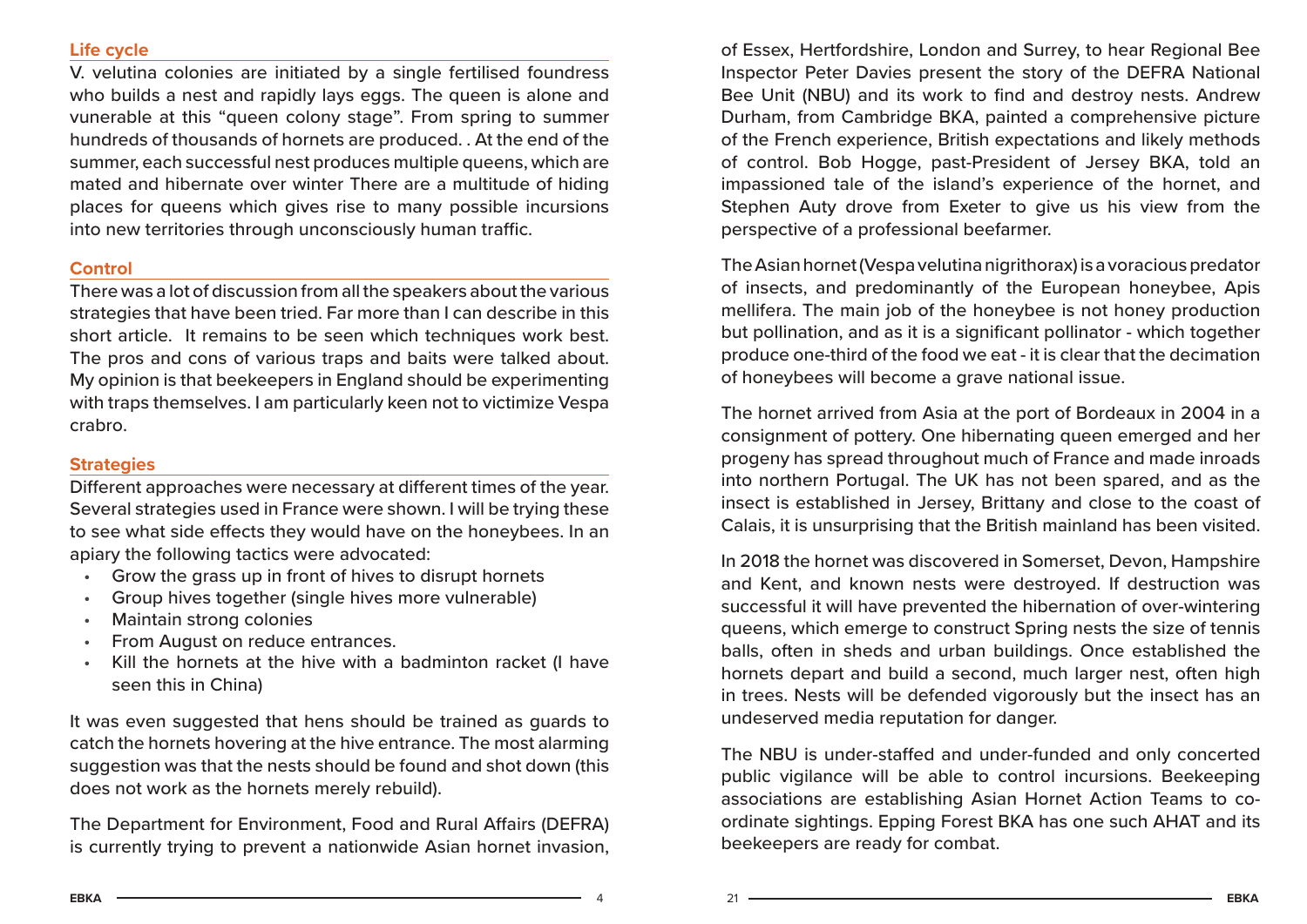# **A Conference to Combat Invasion**

By Eric Beaumont

The permanent arrival to our country of the alien Asian hornet<br>will have profound effect on British ecology and it was appropriate that the image of Corporal Jones opened a recent Copped Hall Conference, organised by Epping Forest Beekeepers' Association and entitled Invasion! How to Do What, and When.



A picture of Copped Hall taken by Peter Warne

Copped Hall was the site of an Elizabethan house and the first performance of Shakespeare's A Midsummer Night's Dream. A replacement grand Georgian mansion was extended in Victorian times, but in 1917 it caught fire, was abandoned and later assetstripped by fly-by-nights and ne'er-do-wells. In 1995 it was saved when a Trust of local volunteers bought it from under the nose of the developer. It has been restored slowly according to funding and so reveals the scars of its existence and revival. It is a place of mystery and romance, has a working walled garden, underground vaulted kitchens, and is open to visitors.

Ninety-five beekeepers convened at Copped Hall from all parts

through eradication of individuals and nests. But if the species becomes established in the UK, it is likely there is very little that could be done about it.

The Asian hornet is very defensive and specially trained pest controllers wearing appropriate protection can currently destroy nests by injecting the chemical Fibrinol.

There are moves to restrict the use of this chemical because of its effect in the environment. The NBU may be able to acquire a special licence.

In France the fire brigade was involved in destroying nests until there were so many nests that it interfered with their firefighting. Who is going to take on this work in England?

Research is carrying on with female pheromone traps and other ploys. In the short term bees and beekeepers are in for an interesting time. I am encouraged to hear that beekeeping is still being carried on in France. Beekeepers there are some years ahead of us. They were unprepared. We need not be.

The general public and beekeepers should gen up on the Asian hornet what it does and how we can curb it.

Is Essex going to form an Asian Hornet Action Team?

Thank you again Epping Forest for getting the ball rolling.  $\frac{3}{2}$ 

# **Flowers can 'hear' buzzing bees**

By The Ipswich & East Suffolk Beekeepers' Association, via eBees

A bee buzzing near a plant causes the flower to increase the concentration of nectar it produces, ready for the bee when it lands on the flower. Experimenters have shown that playing a recording of a buzzing bee near an evening primrose plant causes it to produce sweeter nectar within three minutes.  $\blacktriangleright$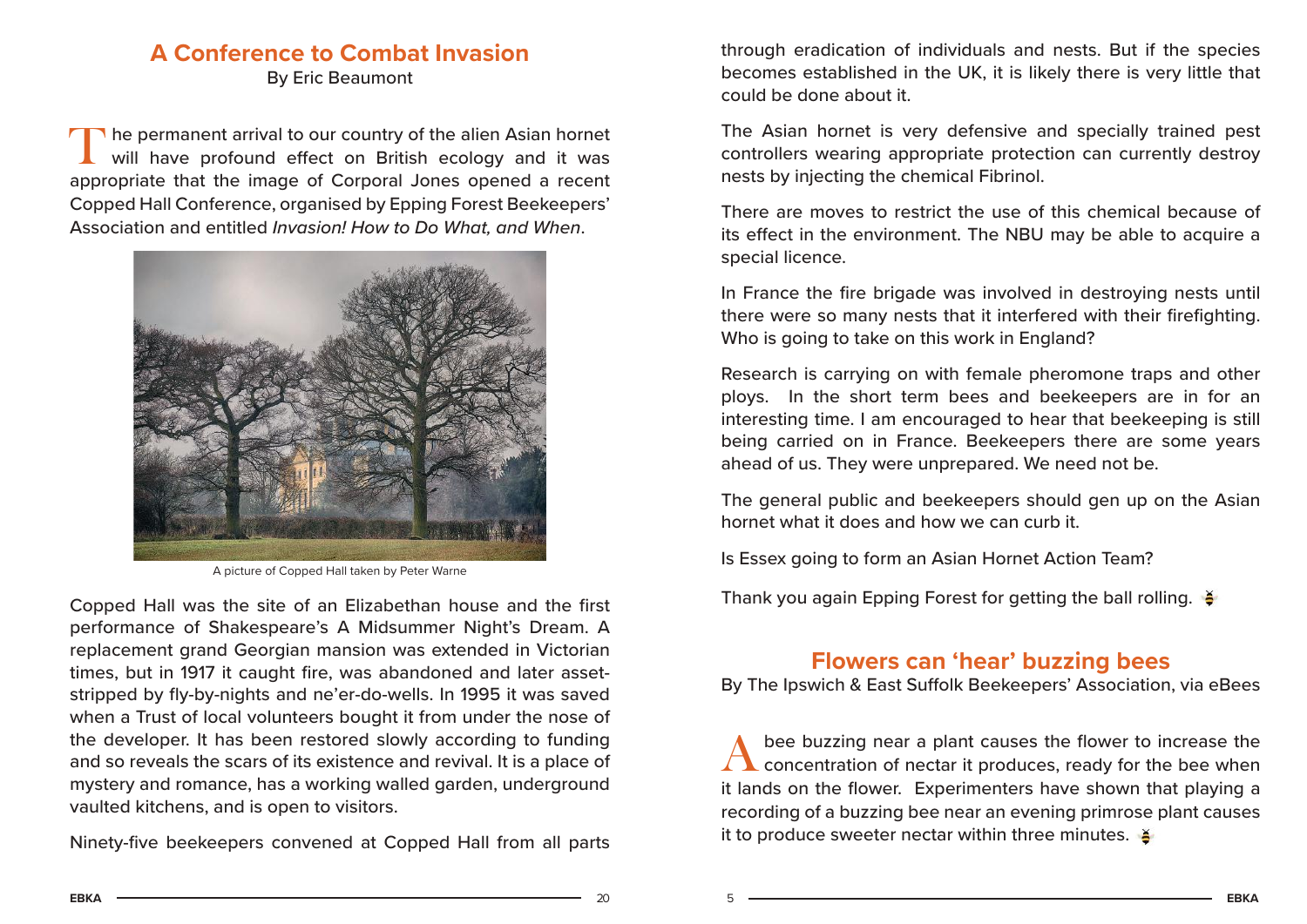# **Divisional meetings around the County**

# **Meetings in May 2019**

- *02* **20:00-22:00 - Honey - From hive to jar - Mike Barke, Harlow Division***Harlow, CM19 5NU*
- *02* **20:00-22:00 - Tom Keeper and Roger Honey, Beekeeping Experiences, Romford Division**

*Chadwick Hall, Gidea Park,Romford*

- *18* **14:30-16:30 - Queen Rear- ing and Grafting Practical 1, Saffron Walden Division** *Great Easton, Dunmow CM6 2HD*
- *18* **14:30-15:30 - Knowledge of forage, Epping Forest Division***Wansted, London, E11 2LN*

*20* **19:30-21:00 - Monthly meeting, swarm control, Chelmsford Division**

> *The Link Trinity Methodist Church, Chelmsford*

*20***UN World Bee Day**



*22* **19:30-21:30 - 'Show Prepa- ration' by Jim McNeill and Jean Smye, Southend Division***WI Hall, Bellingham Lane,* 

*Rayleigh, SS6 7ED*

*28* **18:30-20:00 - Queen Rear- ing and Grafting Practical 2, Saffron Walden** *Great Easton, Dunmow, CM6 2HD*

# **Meetings in June 2019**

- *01* **14:30-16:30 - Queen rearing and grafting practical 3, Saffron Walden Division** *Great Easton, Dunmow, CM6 2HD*
- *05* **18:30-20:00 - Shook swarm & Bailey comb change with Jane & Richard Ridler, Saffron Walden Division**

*Sewards End, Saffron Walden, CB10 2LF*

*06* **20:00-22:00 - Bee stings by David McCorkindale, Harlow Division**

*Harlow, CM19 5NU*

# **UNIVERSITY OF SUSSEX - LASI WORKSHOPS 2019**

re you interested in learning more about honey bees and other social insects?



If so, then the Laboratory of Apiculture and Social Insects (LASI), based at the University of Sussex is offering a number of workshops from July through to October this year. The first of these workshops looks at determining why honey bees visit certain flowers in preference to others; why the decline in some flowers has lead to the decline in some species and what we can plant for their benefit. It is aimed at anyone who has an interest in helping all types of bees through ornamental and wild flowers.

Towards the end of the season in October, a further workshop looks at how to decode the 'waggle dance' discovered by Karl von Frisch for which he received the Nobel Prize in 1973.

Workshops are £20, are lead and taught by Professor Francis Ratnieks, Dr Karin Alton as well as other bee researchers from LASI. They are held at Sussex University, near to a Brighton railway in Falmer and run from 1130am to 3pm.



For a full list of workshops - visit the EVENTS page on the University's website (http://www.sussex.ac.uk/lasi/newsandevents/events)  $\delta$ 

**EBKA** $A =$  6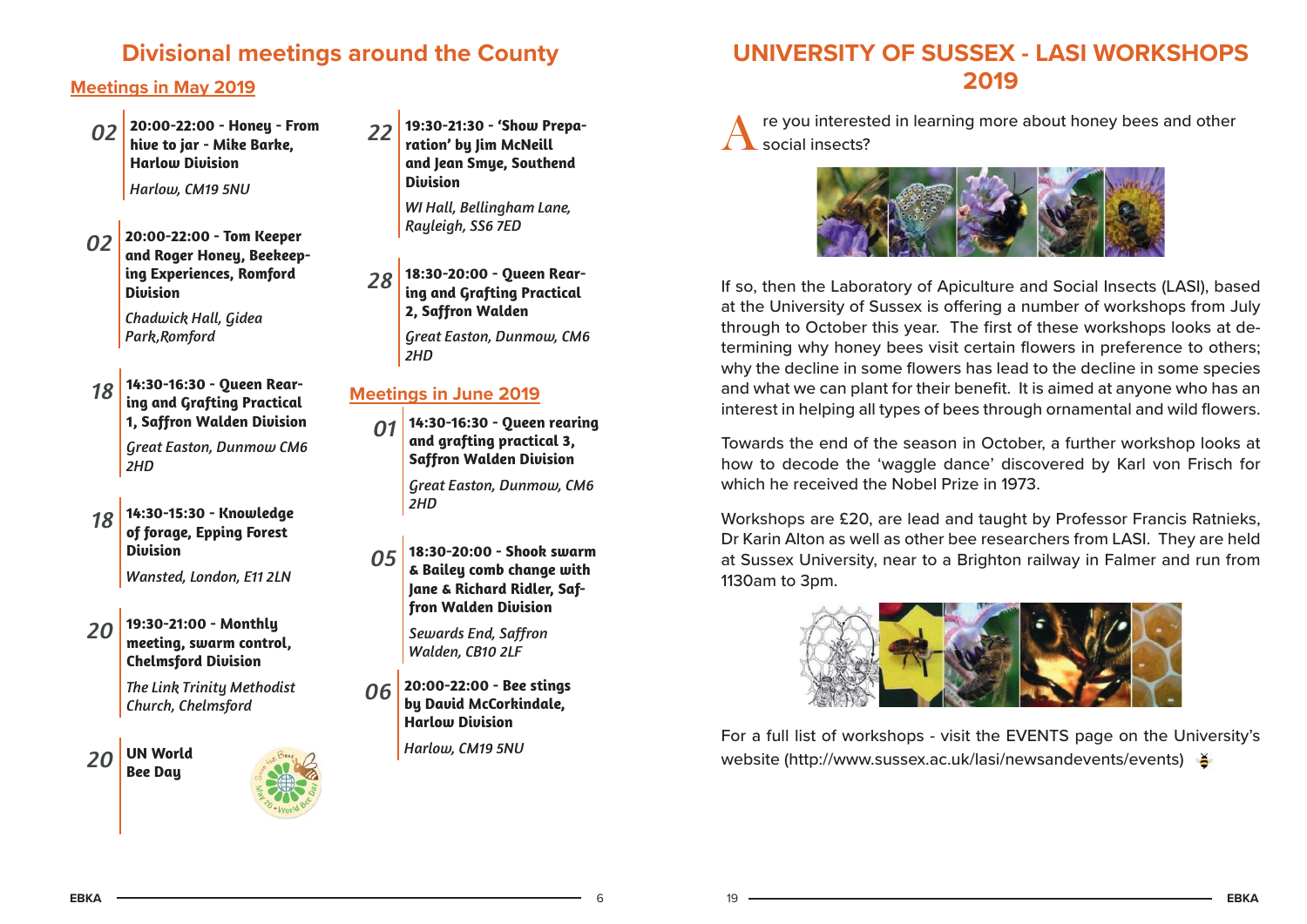# **Who's who and how tocontact them**

## **EBKA Trustees**

**President**Pat Allen, Hon CLM

**Chair of CEC** Jane Ridler E: jane.ridler@uwclub.net T: 01799 218023

**Gen Secretary** Tony Rand E: secretary@ebka.org

**Treasurer** Paras ShahE: treasurer@ ebka.org

**Braintree** Bridget Mudd E: bridget.mudd@yahoo.com

**Chelmsford** Jan Tutton E: cec@chelmsfordbeekeeper.com

**Colchester** Tony Rand E: tony@agewhatage.com

**D.H. & Maldon** Glenn Mayes E: trustee@maldonbeekeepers.org.uk

**Epping Forest** Don McHale E: donaldmchale@gmail.com

**Harlow** Nick Holmes E: wwwcight@gmail.com

**Romford** Paul Wiltshire E: paul.g.wiltshire@btinternet.com

**Saff ron Walden** Vanessa Wilkinson

**Southend** Vernon Amor E: blueboys21@aol.com

## **Divisional Contacts**

| <b>Braintree</b>      | Jan French           | T: 07725 166 609 |
|-----------------------|----------------------|------------------|
| <b>Chelmsford</b>     | <b>Fiona Cutting</b> |                  |
| <b>Colchester</b>     | <b>Morag Chase</b>   | T: 01206-522576  |
| D.H. & Maldon         | <b>Carlie Mayes</b>  | T: 07979-862952  |
| <b>Harlow</b>         | <b>Nick Holmes</b>   | T: 07730-735752  |
| <b>Epping Forest</b>  | Robin Harman         | T: 07971-237312  |
| Romford               | Pat Allen            |                  |
| <b>Saffron Walden</b> | Vanessa Wilkinson    | T: 01799-542337  |
| <b>Southend</b>       | Pat Holden           | T: 01702-477592  |

## **Regional Bee Inspectors**

**Epping Forest and Romford Divisions (excluding Brentwood)**

Peter Folge E: peter.folge@apha.gsi. gov.uk T: 07775-119433

## **All other Divisions:**

Keith Morgan E: keith.morgan@apha. gsi.gov.uk T: 01485-520838 or 07919-004215

# **The Essex Beekeeper**

## **Magazine & Web site**

**Editor**: Robert Silver E: robert.silver@outlook.comT: 07956-487703

**Advertising**: Jean Smye E: jsmye@sky.com

**Mailing Secretary**: Michael Elliott E: michaelelliott55@sky.com

**Web site**: Nick HolmesE: webmaster@essexbeekeepers.com *09* **14.30 - Brood inspection and microscopy with Jane & Richard Ridler, Saffron Walden Division**

*Sewards End Hall, CB10 2LG*

*15* **18:00 - Queen finding marking & clipping session, Chelmsford Division**

> *Divisional Apiary, Hylands Park, Chelmsford*

*15* **14:30-15:30 -Dealing with a colony from hell, Epping Forest Division**

*Wansted, London, E11 2LN*

*16* **14:30-16:30 - Garden party & talk by Howard Jones, Project Manager, Orchards East, Saffron Walden Division**

*Little Easton, Dunmow*

*17* **19:30-21:00 - Monthly Meeting - making up nucs, Chelmsford Division**

> *The Link Trinity Methodist Church, Chelmsford*

## *20***09:00-16:00 - Bee health day, Romford Division**

*The Milennium Centre. The Chase , Dagenham Road, Romford, RM7 0SS*

# *23* **Blackwater Show, Maldon Division***Great Chigborough*

*26* **Global Honeys and Honey Tasting, by Paul Kelly, Southend Division**

*Address: tbc*

*29* **Apiary meeting: beehives needn't cost the earth and new honey processing room** *Castle Camps, CB21 4TW*

## **And now for something completely different**

How well do you know the London Underground system?

Here's a little quiz to see if you can identify these stations. Example: Monarch is angry Answer: Kings Cross

## Questions

- 1. Make 'em sick
- 2. Monks with dirty hands
- 3. A road with a betting shop
- 4. Ecological vicars
- 5. Richard Whittington's Des Res
- 6. Charred quercus robur
- 7. Dorian's domain
- 8. Passports please
- 9. Cockney rabbit 'ole
- 10. Woof woof

Answers 1. Turners Green, 2. Blackfriars, 3. Ladbroke Grove, 4. Parsons Green, 5. Mansion House, 6. Burnt Oak, 7. Grays Inn, 8. Heathrow, 9. Warren Street & 10. Barking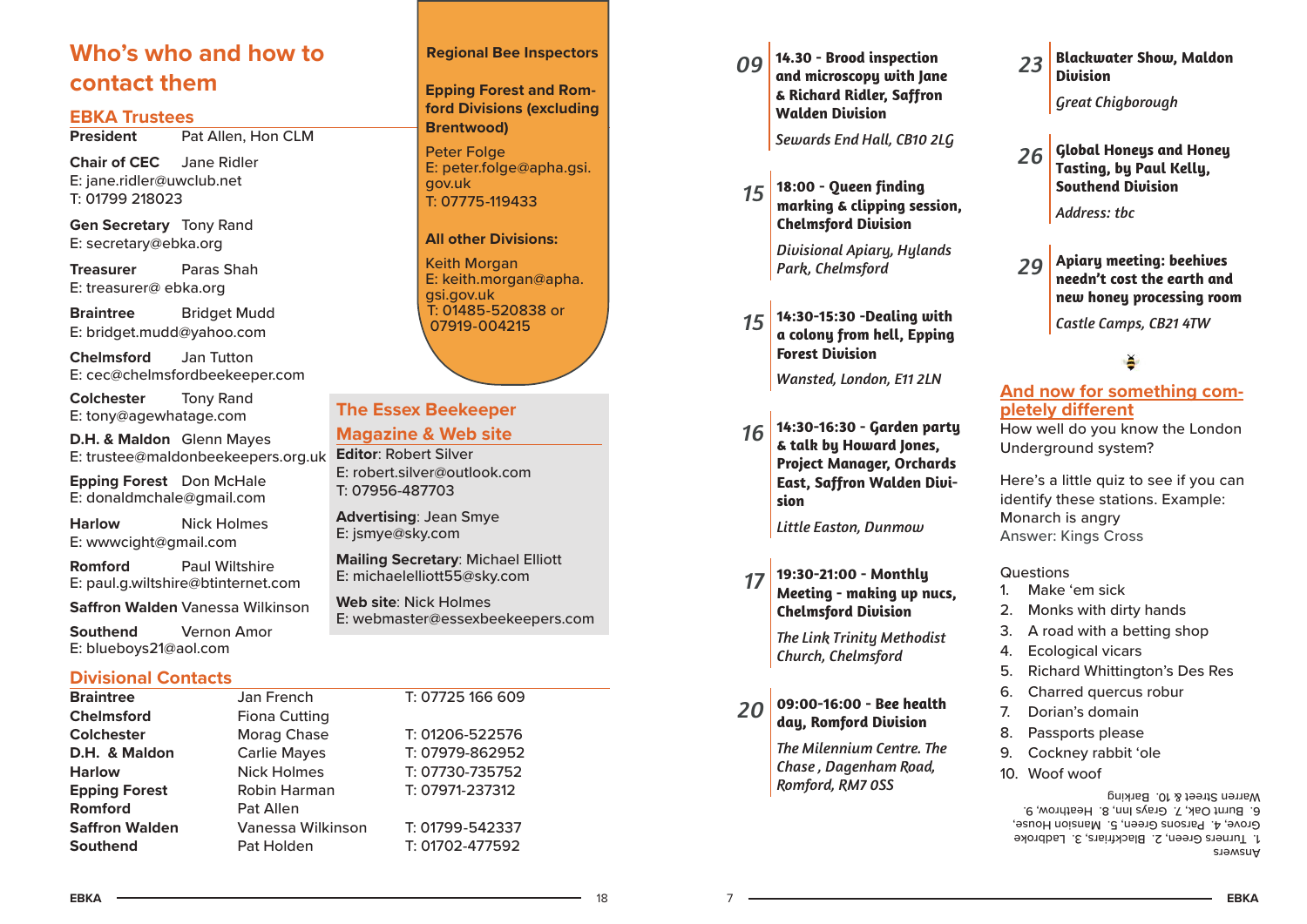# **Update from the CEC Chair**  Jane Ridler, Chair, CEC

I have an introduction to make - we<br>I have a new Editor! Introducing Robert Silver (Maldon & Dengie) as our new Essex Beekeeper Magazine Editor. Let



me welcome him on everyone's behalf and encourage you all to think of opportunities to contribute Essex based content for the magazine. It came through very strongly in the recent survey that members want to read more local news. There may be some tweaks in this month's 'Beekeeper' (every editor's prerogative!) but Robert will also be contributing to the reviewing process that the CEC is currently undertaking for the magazine and news distribution.

The new CEC Divisional Trustees and Treasurer were introduced last month. In addition to our new editor we have another member of the team who will provide much appreciated input. Garth Milford, (Saffron Walden Division), will with his expertise in computer systems, be guiding us through our inevitable transition into the new BBKA eR2 membership system when and if it is agreed by the trustees.

Looking forward as another full beekeeping season gets underway – here is a quote from the illustrious 'Father' of Irish beekeeping, the Rev Joseph G Digges, from the turn of the twentieth century. (So many Reverends in the nineteenth century!)

'Speeding upon the fragrant breezes through every sunny hour of May, the gatherers have carried home great quantities of nectar to fill to overflowing each vacant cell. The queen, who possessed of an insatiable desire for reproduction and in the full flow of maternal vigour, has increased by thousands daily the number of her children, now finds herself encroached upon in her domain'.

I hope you are ready for both these eventualities so poetically described, viz. harvesting honey and preventing/controlling/

on 'Important things beekeepers have taught me'. This proved to be another interesting and informative talk by Clive. He showed many photographs of beekeepers past and present who have influenced his journey from metallurgist to world-renowned beekeeper and author.

Much information of past events and people was called forth, leaving the younger members with an appreciation of the history of beekeeping in Essex and 'older' members with fond memories of the characters and places of past decades.

The meeting finished at approximately 5.15pm.  $\bullet$ 

# **The Bee Shed**

## **Approved National Bee Supplies Stockist and Distributor**

A Range of Frames and Foundation Hives and Hive Parts, Tools and Equipment **Open by Appointment**: Please call Wendy on **07764 609 803** or Email: beeshed@btinternet.com**f** The Bee Shed Stock

# **Meepshole, Great Prestons Lane,**

**Stock, Essex CM4 9RL**

**Articles appearing in The Essex Beekeeper are not necessarily the views either of the Editor or the Essex Beekeepers' Association**

To ensure inclusion within the diary of county-wide events would Divisions provide the editor with details of local meetings by the 4th of the previous month.

Robert Silver – robert.silver@outlook.com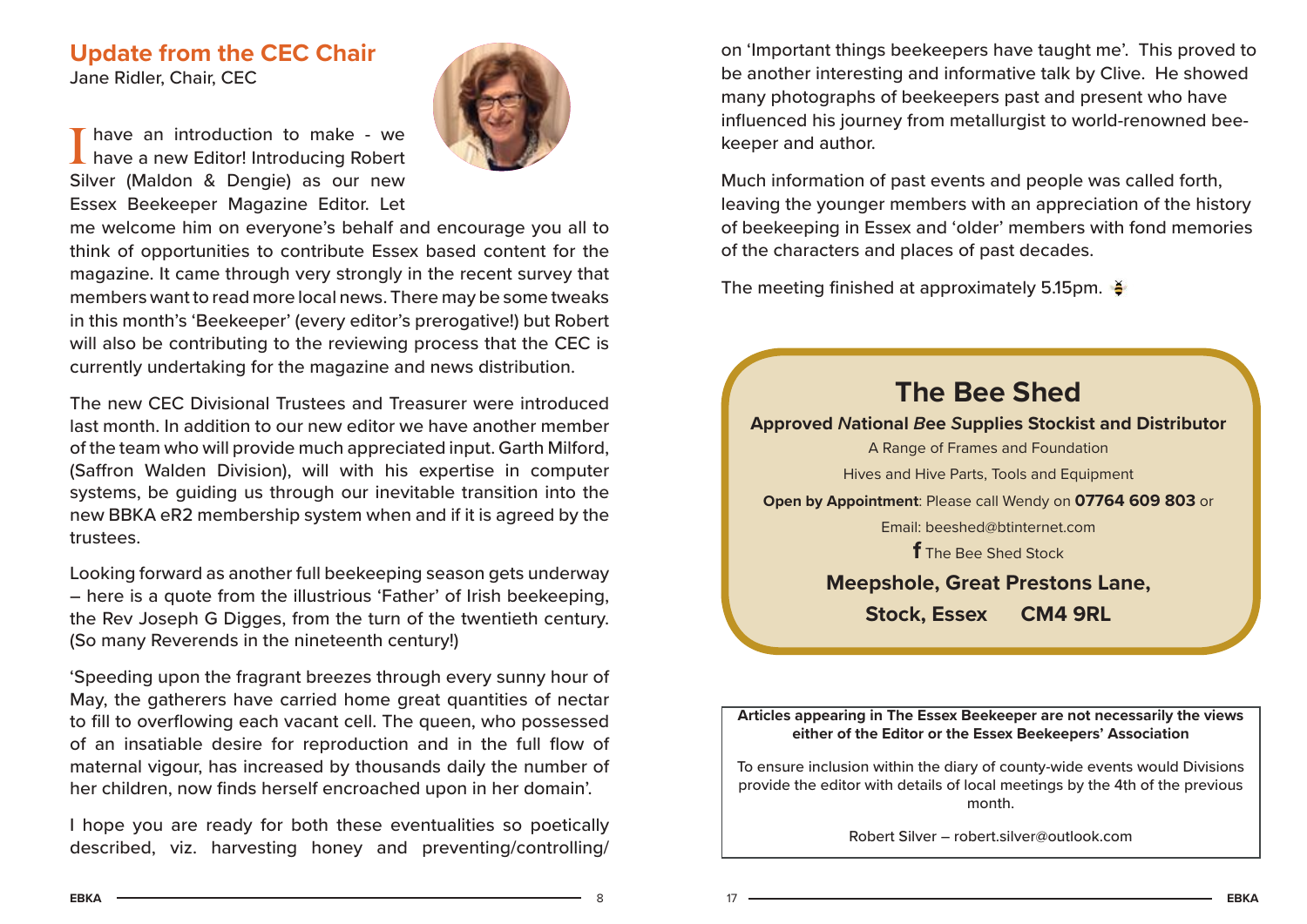# **13. Conference 2019 Preview: Given by Tony Yeats (Saffron Walden)**

- The Conference will be hosted by Saffron Walden Division, on Sunday 20th October 2019, at Felsted School, Dunmow CM6 3JL.
- The theme will be "The Changing Face of Beekeeping".
- Speakers will be Will Messenger, Jed Marshall, Dr Jonas Geldman and Prof. Steve Martin.
- Price £25 her head.

# **14. Two Propositions were admitted for discussion**

Two Chelmsford Division members were proposed for Honorary County Life Membership - Roy Hardwicke and Richard Alabone. Written citations were available for the meeting. The CEC recommended acceptance. The elevation of the two members were agreed nem con.

# **15. Installation of 2019 Presiding Officer**

Tony Yeats, Chair of Saffron Walden Division, will be Presiding Officer for 2018. Tony read from the Book of Commemoration.

- This concluded the AGM business -

Presentation of Awards

BBKA certificates were given out by the EBKA President, Pat Allen for those members who were successful in the BBKA Module examinations.

(Certificates for absentees were collected by an attendee from their division).

Break for refreshments kindly provided by Saffron Walden Division

Presentation by Clive de Bruyn

Following the AGM there was a presentation by Clive be Bruyn

collecting swarms (in that order!) After our warm early spring, and even with a cooler March and early April, I don't think swarming will be waiting till into May for us like for Rev Digges.

A couple of weeks ago I attended the Eastern Region Forum in Cambridgeshire, run by Keith Morgan, our Regional Bee Inspector. It has developed into an excellent day of information sharing and lectures on bee diseases and pests. There were two lectures on the Asian hornet and an excellent presentation from Prof. Giles Budge on CBPV. There was a good audience, but Essex was definitely under represented with only 3 delegates. I think it would be a good idea for the future, if a representative from each Division could go along. There was much to be reported back, especially with regard to the Asian hornet. It seems evident that in the last couple of years, the appearance of individuals and young nests have arrived in England as a result of rogue stowaways, on the likes of imported cauliflowers and camper vans. But alas, the strong push of thriving large colonies through France has now resulted in the arrival of the hornets at the north coast. Can they now just be blown over? Make the most of this season!!



 $\alpha$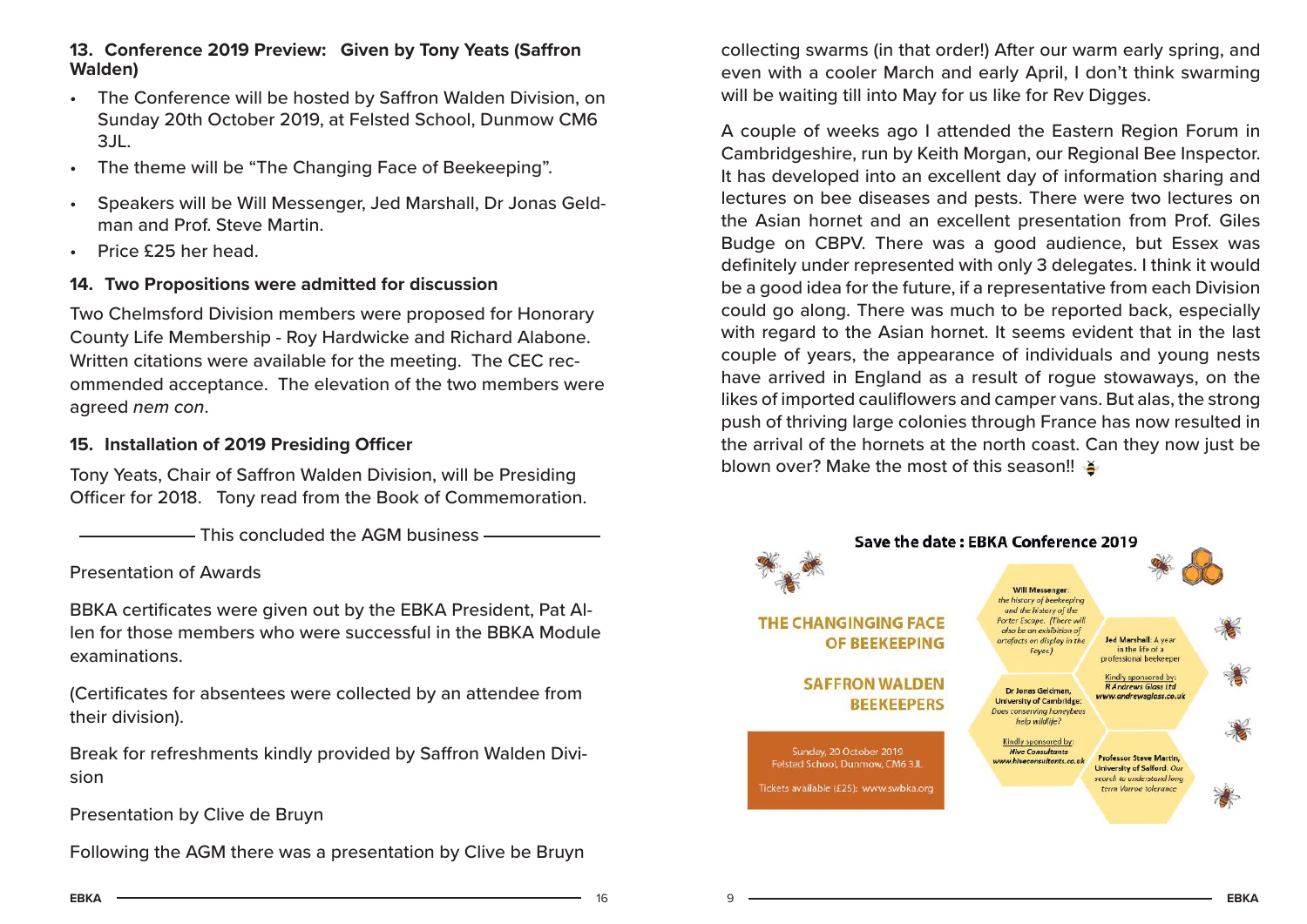# **Teaching apiary nucleus colonies**

By The Ipswich & East Suffolk Beekeepers' Association, via eBees

ast season Barrie Powell trialled the idea of letting beginners<br>who regularly came to the Sunday meetings start off their own nucs and manage them until they were confident in handling the colony, at which point they could take them as their own. If you are a beginner beekeeper this is an excellent way of starting off as a nuc is a small colony (in this case 3 frames) that is much easier to handle than a hive-full.

# **Essex Beekeepers' Association**

**Minutes of the 139th Annual Generalmeeting held on Saturday 16th March 2019 at Writtle College, Chelmsford, Essex CM1 3RP**

These minutes will be considered correct if no objection is raised in writing or by email before Friday 31st May 2019. Any point challenged will be brought before the next meeting for amendment/correction of the record.

Presiding Officer: Anthony Stark (Braintree Division)

Also present: As Attendance List.

A period of silence was observed to remember our fellow beekeepers who had died during the past year.

1. Apologies for absence were received from Derek Johnson, Pat Holden, Terry Watson, Michael Elliott, David Cole.

2. The Minutes of the 138th AGM had been published in The Essex Beekeeper for review by members. No challenges to the accuracy had been received so the minutes were signed by the Presiding Officer as a true record.

3. The Report from the CEC Chair was published in the March 2019 issue of The Essex Beekeeper. The CEC Chair thanked the

| Book of Commemoration Sec'y:   | Penny Learmonth        |
|--------------------------------|------------------------|
| Webmaster:                     | <b>Nick Holmes</b>     |
| <b>Advertising Secretary:</b>  | Jean Smye              |
| <b>Distribution Secretary:</b> | <b>Michael Elliott</b> |

**10. Confirmation of Accounts Examiner (External Auditor)**

Richard Ridler explained the need for an examiner so that the association takes some degree of responsibility.

The incoming County Treasurer, Paras Shah, was instructed to organise an accounts examiner.

Ian Grant (Divisional Treasurer - Chelmsford) asked if the examiner needed to be 'professionally qualified' The meeting was advised that the accounts (Divisional and Consolidated) were not required to be audited, only examined. The CEC were to investigate whether an examination by a member from another Division was adequate.

# **11. Report from the Governance Sub-Committee**

The chair of the sub-committee gave a brief update on the progress made reminding the meeting that the Rules must be 'fit-forpurpose'. The next issue they would tackle would be the Financial Safeguarding standards.

# **12. Conference 2018 Report: Given by Anthony Stark (Braintree)**

- Held at Chelmsford Racetrack with 135 delegates.
- Excellent venue and catering.
- Two of the speakers were a bit 'lighter' on beekeeping matters than was hoped but the third speaker (Dr. Rowena Jenkins) was first-class.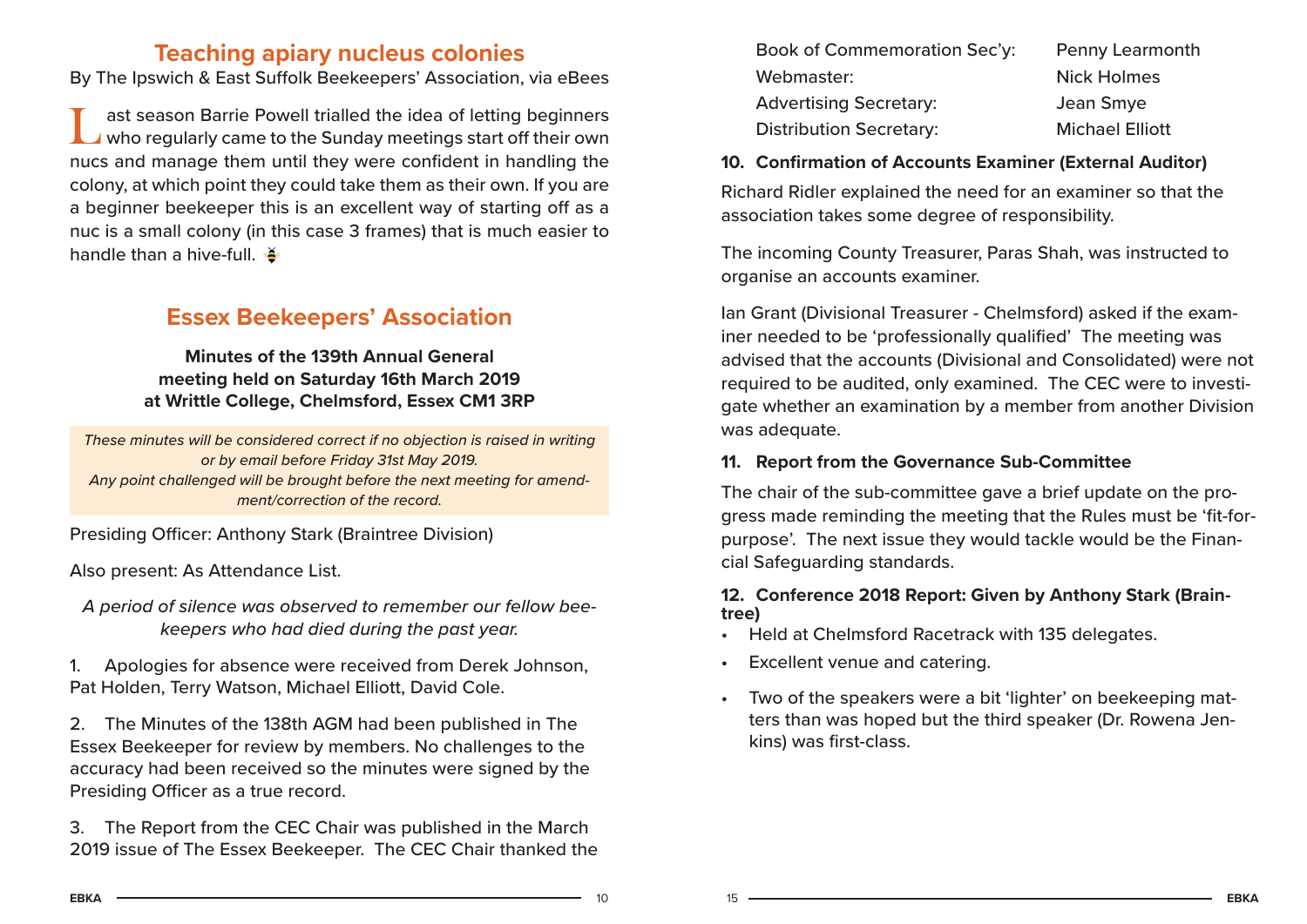# **8. Election of County Non-Trustee posts**

President: Pat Allen was happy to continue in the post (1 year left) of maximum term) and was re-elected nem con,

> Proposed: Paul Abbott, Seconded: Jane Ridler

BBKA Delegate: **Richard Ridler** was elected nem con, Proposed: Jane Ridler Seconded: Stuart Mitson

Editor: **Robert Silver** was elected nem con

Proposed: Jean Smye Seconded: David Smye

Education Secretary: No Nomination

Examinations Secretary: **Stephanie Green** was proposed and was elected nem con,

> Proposed: Jim McNeill Seconded: Jane Ridler

NHS Delegate: **Jim McNeill** was re-elected nem con,

Proposed: Paul Abbott Seconded: Jim Rushbrook

Show Committee Secretary: **Pauline Tidmas** was re-elected nem con,

> Proposed: Ian Nichols Seconded: Pat Allen

Bee Health Delegate: **Ian Nichols** was re-elected nem con, Proposed: Paul Abbott

Seconded: Jan Tutton

# **9. Notification of CEC Co-opted Members**

 Chair of Governance sub-committee: Ted Gradosielski Minutes Secretary: Vanessa Wilkinson Membership Secretary: Pat Allen

retiring Trustees and others, in particular Ian Nichols and Tom Keeper for their contributions.

The Chair said she also wished to thank Jean Smye. Jean is retiring from EBKA CEC roles after three decades of service. After starting as County Secretary, Jean went on to fulfill most roles within the CEC up to this year. The Chair asked members to express their thanks - there was 'hear, hear' followed by a round of applause.

She advised that the current postholders had performed well - Tony Rand, Ted Gradosielski - with Richard Ridler holding the fort as interim County Treasurer - with Paras Shah joining as Treasurer and three new Trustees, together with a new Editor, will further strengthen the CEC team.

Jane thanked the many volunteers in Divisions for their hard work.

The need to update our Policies and Finance rules were ongoing - it was important to balance the vigour of our organisation with the sort of association that we are. For example, Safeguarding the policy was in place and some Divisions have theirs in place and it was important that they cover what specifically happens.

Communication, between the CEC and Divisions and between Divisions was vital. The CEC Chair had visited most Divisions and would get to the others. The need for instant information regarding events, etc. would be the subject of an article in the Essex Beekeeper, which will remain a vital link for the news about Conference, County Honey Show, Bee Health Day, etc.

# **4. General Treasurer's Report and Approval of the 2018 Accounts**

Copies of the examined accounts were in the AGM pack.

The interim County Treasurer had been handed over meticulous accounts by Tom Keeper.

 $11 -$